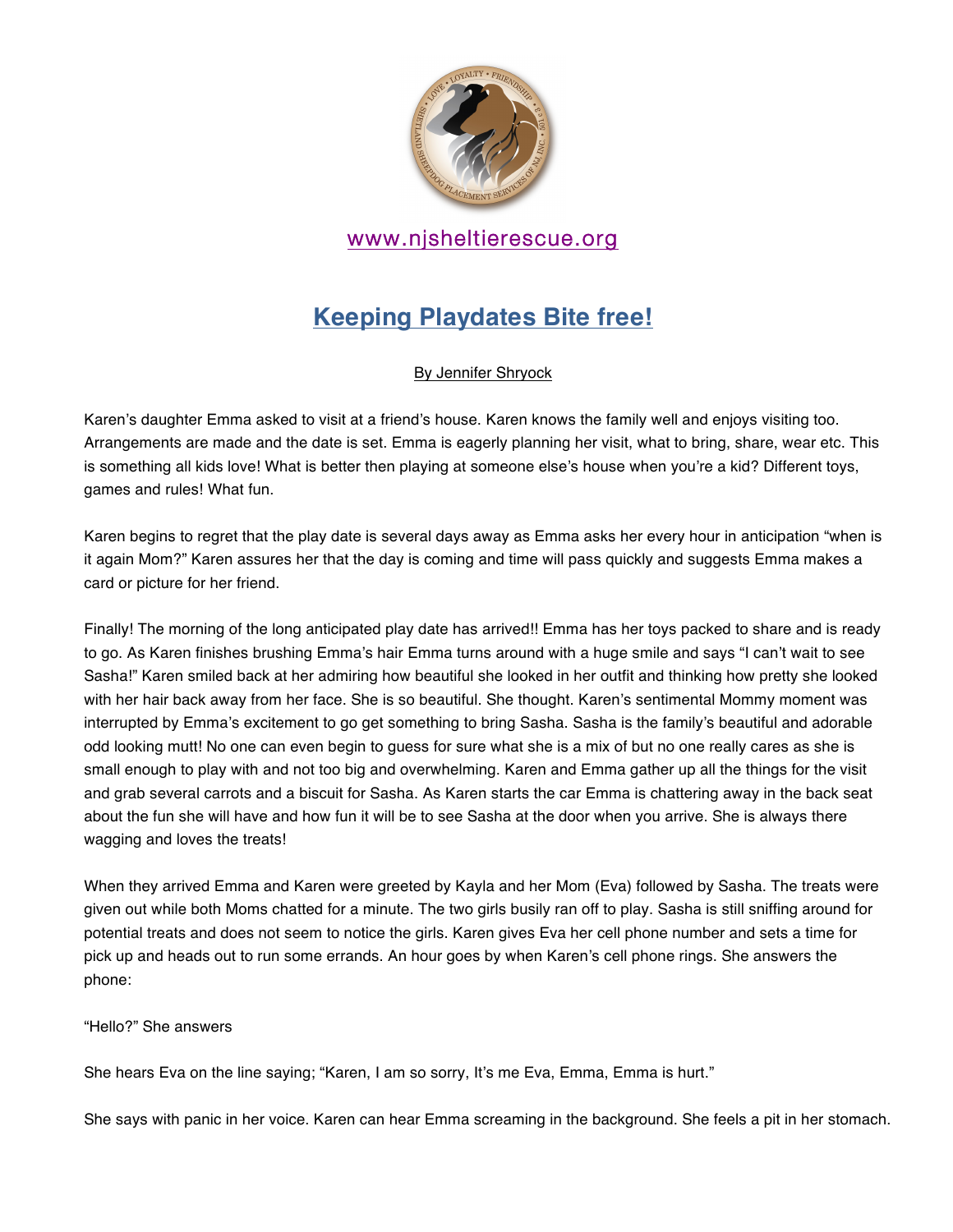

Karen feels the stress and responds; "Is she ok, what happened? I am on my way!"

Eva replies through her tears;

"Karen, I don't know what happened. The girls were playing so well and having fun. I heard giggling and they were dancing and then all of a sudden I heard screaming and Kayla saying "Mommy Come quick! Sasha bit Emma!" Karen can hear Eva shaking on the phone as she is saying she is so sorry. She is really shaken as she tries to tell Karen what has happened to Emma.

Karen says "Sasha Bit Emma? Where? How bad is it? Is Emma ok?"

Eva replies, "I am so sorry Karen, on her lip, her nose, she is bleeding. I am so sorry. I don't understand it Sasha loves the girls. I am so sorry Karen." Eva is sobbing.

Karen replies "I am on my way. Does Emma want to talk to me?" She asks Karen can hear Emma crying hard in the background. She is desperate to help her and hopes letting her know she is on her way will help her a little.

As tears are streaming down Karen's cheeks she thinks back to earlier that morning when she was brushing Emma's hair and admiring her beauty. Would she have scars? How bad is the mark? Karen thinks of Emma's excitement about Sasha. Emma's must be so confused! Her feelings surely were going to be hurt. Karen is confused too. What happened???? Karen feels so mixed and panicky as she drives as fast as she can to Eva's house. Poor Eva she thinks how awful she must feel. This is awful and Karen prays that Emma is ok and that the bite is not that bad.

Karen arrives and sees Emma holding ice on her mouth. She hugs Emma and takes a look at her. It is clear to Karen that they will need to go to the pediatrician. Eva breaks into tears now feeling responsible for this having happened in her home. Eva says. "Karen, Emma I am so sorry. I do not know why this happened. Sasha always loves to play and she knows and loves Emma. I am so sorry!" Karen hugs Eva reminding her that this was an accident. Karen and Emma then head off to their pediatrician to have the bite looked at.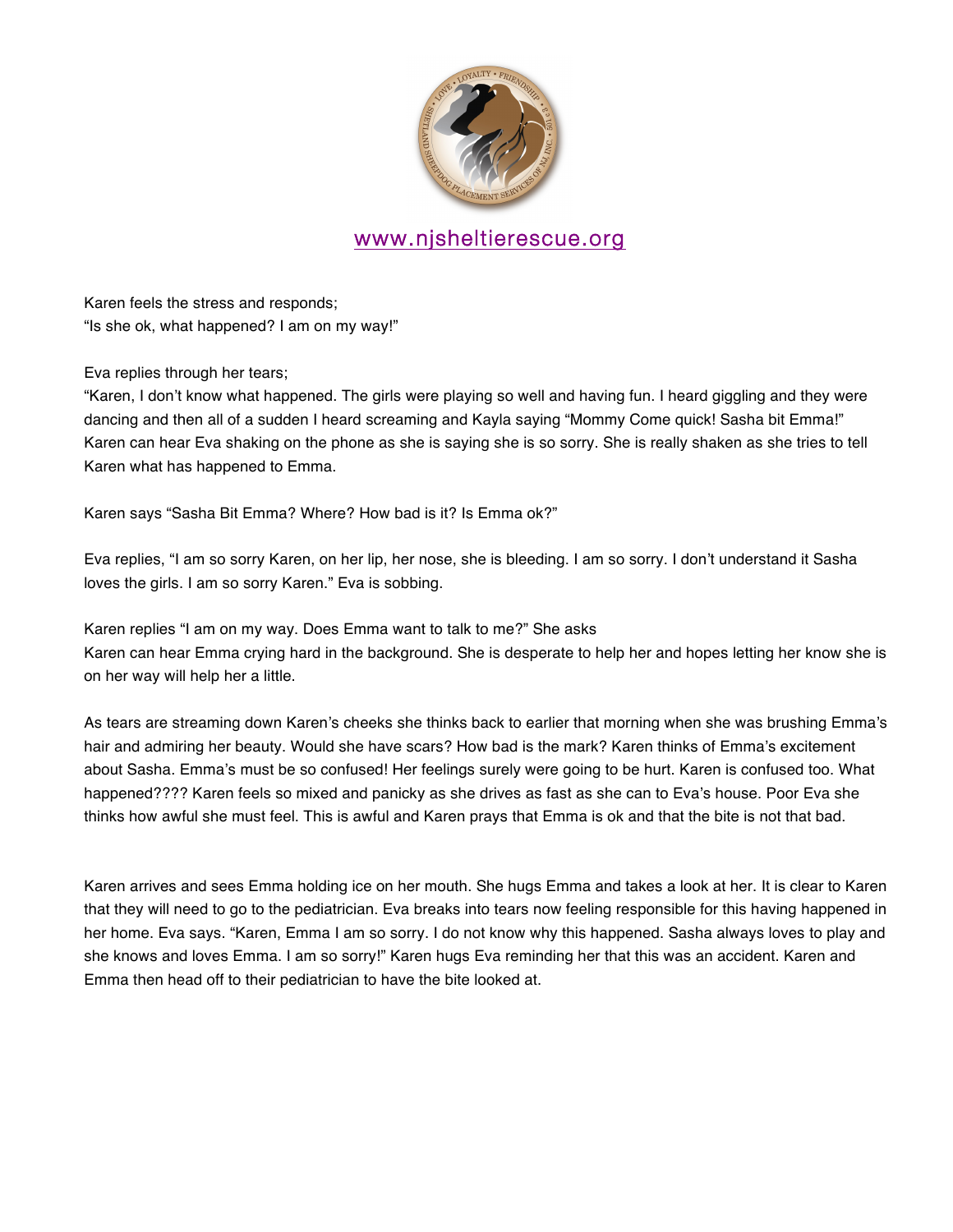

The above situation is fictional however it is one I hear all too often as a Dog Behavior consultant. As parents we do our best to protect our children. I wrote this above scenario in the hopes that it makes you think. Family dogs are wonderful and fun. They provide incredible learning opportunities that nothing can replace. They listen to our stories and put up with our crazy human ways. What we need to keep in mind is that they are still animals. They communicate differently then we do with one another. Dogs that bite are not "bad" dogs. Most often they are dogs that are treated and seen more as a human then a dog. Often expectations of the dog and child are unreasonable. Dogs have their own way that they communicate with one another. They use these same signals with us. We often do not recognize them until we have a need to learn about them. A terrific resource on these communication signals is written by Turid Rugaas called On Talking terms with Dogs, Calming Signals. I recommend parents become familiar with the signals dogs offer to indicate stress or potential conflict. Even if you do not own a dog, chances are you come across them and your kids want to approach them. Learning what to look for so you can count on your own skills to recognize if it is safe or the dog wants your child to approach is critical! Many owners will indicate it is safe to approach when the dog is indicating stress. You can prevent a sad outcome by becoming aware of basic communication.

Although a dog may enjoy children, all dogs have tolerance limits. Our mistake is often to assume that because there has not been a problem that there will not ever be one. This can be a TRAGIC misconception! "He always let the kids do anything to him until he snapped out of the blue!" "He usually loves to play with the kids I have no idea what happened." Sadly I hear these remarks on a daily basis. I believe education is the only way to make something change. Dogs will indicate stress and or potential conflict in many ways prior to a growl, snap or bite. It is our responsibility to know what to look for to decrease the risk of conflict between our dogs and children. A dog that bites often does not get a second chance. Once a bit happens it leaves the entire family and victim feeling guilty, sad and fearful and maybe even angry. It is my hope that this article will be of help to you and your family. Dogs are wonderful companions but they need us to respect them as the animals and dogs that they really are. I encourage you to learn so that you can have a wonderful and respectful lifelong bond with your family companion and other dogs your family encounter.

When children are visiting your home or others that have dogs please take these things into consideration:

- 1. Plan ahead how and if you will introduce the child and dog.
- 2. Is the child fearful of dogs?

3. Have a place for your dog to safely have quiet time away from the children. Crate, yard, gated off area that the kids are not going to disturb him.

4. ADULT SUPERVISION NO MATTER WHAT when the dog is around children. If an adult is not there to defer to when a dog is stressed then he will defer to his natural responses to stress. Licking lips, head turning, moving away, yawning. These are all subtle signals (calming signals Turid Rugaas) that often kids miss or misinterpret. These